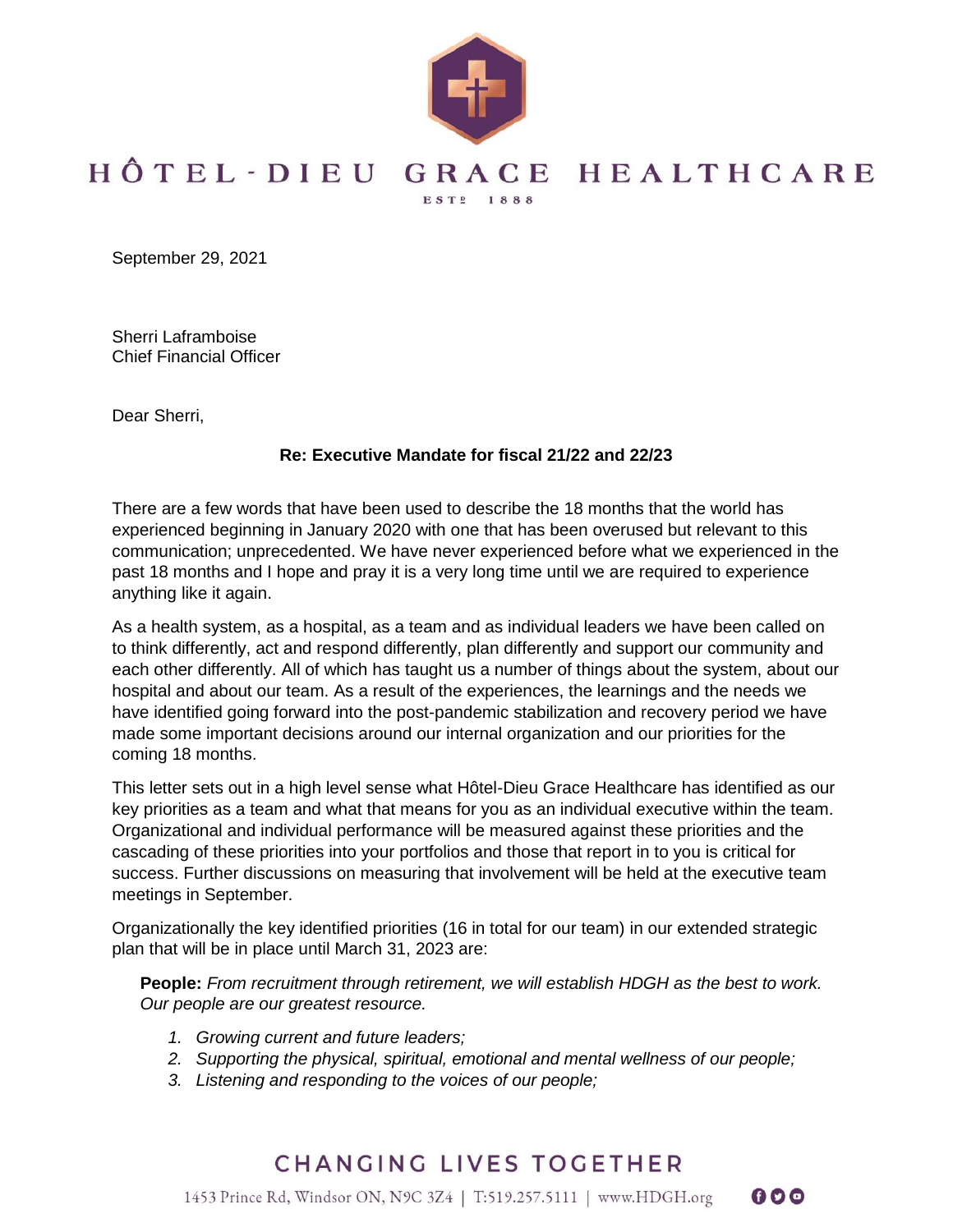

- *4. Empowering staff to shape HDGH now and into the future with a focus on supporting appropriate decision making at all levels of the organization;*
- *5. Transforming the way we work through the identification and implementation of progressive workplace policies that support quality work/home life for all our people;*
- *6. Recognizing racism and discrimination exists in healthcare and working collectively to be a safe and inclusive employer and care provider;*

*Patients: From childhood through the lifespan, we will provide the highest quality of care and connect our patients to the help they need.* 

- *1. Providing virtual care options as appropriate for our patients and their families that are safe, effective and meet expectations for quality and privacy;*
- *2. Caring for and about our patients through each transition;*
- *3. Communicating with our patients and their families simply and clearly throughout their care from the lens of "client led and/or family led practices;*
- *4. Advocating for social support and enhanced quality of life ensuring that we are inclusive of the whole person, their family and caregivers;*
- *5. Continuing to support the development of patient and family voice in our hospital through the ongoing work of PFAC and its members.*

*Identity: We will establish HDGH as a Centre of Excellence in Mental Health and Addictions and Rehabilitative Care.* 

- *1. Nurturing the philosophy of recovery across our programs that is premised on hope, respect and the dignity and worth of every individual;*
- *2. Inspiring confidence and trust in our programs and services;*
- *3. Being the safest and cleanest hospital in the province for our patients and staff;*
- *4. Partnering to create a healthier and more equitable community using resources wisely to support advancement of our vision and mission;*
- *5. Actively participating in the Post COVID recovery locally, regionally and provincially.*

For you individually the key performance priorities are to be the executive lead for the following six (6) objectives:

- 1. GEM Scanning for changes with the GEM model, along with anticipating impacts on HDGH by preparing internal modelling of impacts of our operations associated with the GEM model;
- 2. Restorative Care Transformation supporting the analysis and implementation of the changes being reviewed as part of the overall budget mitigation strategy;
- 3. Acute MH beds- supporting the clinical teams to continue readiness planning for both the operating dollar transfer of the Acute MH program along with the facility renovations required to accomplish this;
- 4. Support the team in the development of a COVID Recovery Program through analysis of

## CHANGING LIVES TOGETHER